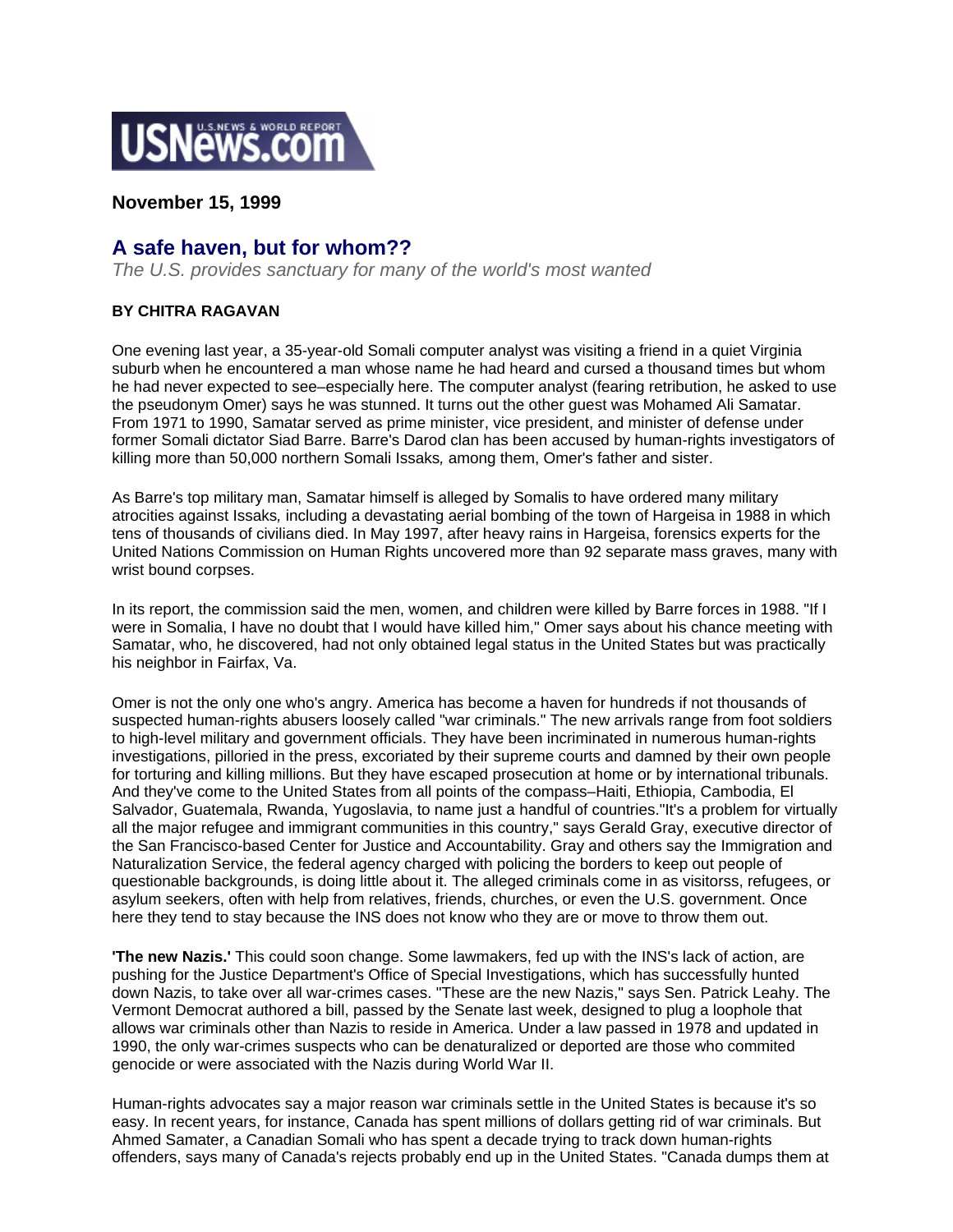the border," Samater says. "They don't advise [the] INS of the nature of the crimes. And [the] INS doesn't check Canadian records." The INS refused repeated requests to comment for this story.

*U.S. News* has learned that at least six high-ranking former Somali military and government officials with dubious human-rights records live here. Among them:

Abdi Ali Nur: a former military judge who allegedly presided over sham trials in Hargeisa in northern Somalia in which hundreds of political opponents were found guilty and executed. Lives in San Diego.

Ali Mohamed Siad, the eldest son of deposed Somali dictator Barre: The INS arrested Siad in 1997 when he crossed into the United States from Canada, where he had been denied refugee status. A Canadian court ruled that in the 1980s, Siad had served as chief of a notorious prison called Lanta Bur where hundreds of political prisoners were brutally tortured and executed. At a deportation hearing before a U.S. immigration judge last July, Siad, now a Virginia resident, denied he was in command of Lanta Bur and said he was actually jailed there by his father for being a lush and a womanizer. His lawyer, Ivan Yakub, says that because of a flimsy INS case, he is confident Siad will be allowed to stay. An INS investigator testified he had interviewed 40 witnesses about Siad's past, but the agency did not call any of them to testify at the hearing or even submit affadavits.

Somali Colonel Yusuf Abdi Ali, a k a "*Tokeh"* ("The Crow"). The INS believes Ali ordered the executions of more than 100 unarmed Issak men; some were burned alive. The Canadian courts denied Ali refugee status, saying his fear of being persecuted in Somalia was unfounded. He withdrew a 1994 U.S. asylum application after a CBS news exposé about him but later obtained a green card through his wife, a U.S. citizen. Last year, the INS arrested Ali and prosecuted him for lying about his past. The agency had a dozen witnesses, but the judge threw the case out. The reason: The alleged lies were not documented because Ali's asylum application was inactive.

Others on the who's-who list of war criminals in the United States:

The most notorious of more than a dozen former Haitian military officials is Emmanuel "Toto" Constant. He once headed the feared Haitian paramilitary death squad FRAPH, which was allegedly responsible for the torture and murder of thousands of supporters of President Jean-Bertrand Aristide in the 1990s. Constant, nevertheless, was issued a multiple-entry visa and now lives with an aunt in an apartment in Queens, N.Y. In 1995, then Secretary of State Warren Christopher asked Attorney General Janet Reno to deport Constant. But the State Department later had a change of heart, fearing his presence in Haiti might be destabilizing.

Jezdimir Topic, alleged to have been a guard at the Serbian prison camp Trnopolje, a converted schoolhouse where numerous cases of murder, rape, and torture reportedly occurred during the Yugoslavian war. Topic now lives comfortably in Boston.

Frustrated by the INS's seeming inability to weed out such immigrants, human-rights groups have filed civil lawsuits against alleged war criminals seeking damages for victims. The Center for Justice and Accountability is suing two former Salvadoran generals now living in Florida, Carlos Eugenio Vides Casanova and Jose Guillermo Garcia, on behalf of a Salvadoran woman living on the West Coast. The woman, identified in court papers only as Jane Doe, alleges that in 1979, when she was eight months pregnant, she was kidnapped, raped, and tortured by members of the Salvadoran National Guard. The Salvadoran officials are also being sued by the brother of Ita Ford, one of three nuns kidnapped, raped, and murdered by National Guard members in 1980. Kurt Klaus, the lawyer for both men, says his clients are innocent.

Earlier this year, the Center for Justice and Accountability also filed a suit on behalf of a Chilean woman, Zita Cabello-Barrueto, against Armando Fernández-Larios, a member of the Chilean secret police under former dictator Augusto Pinochet. (Pinochet is in custody in London awaiting extradition to Spain to face torture charges.) The suit alleges that Fernández-Larios was part of a military commission, the "Caravan of Death," that executed 72 political prisoners in northern Chile, including the plaintiff's brother, Winston Cabello, a government economist. In 1995, Cabello-Barrueto learned that Fernández-Larios was living in